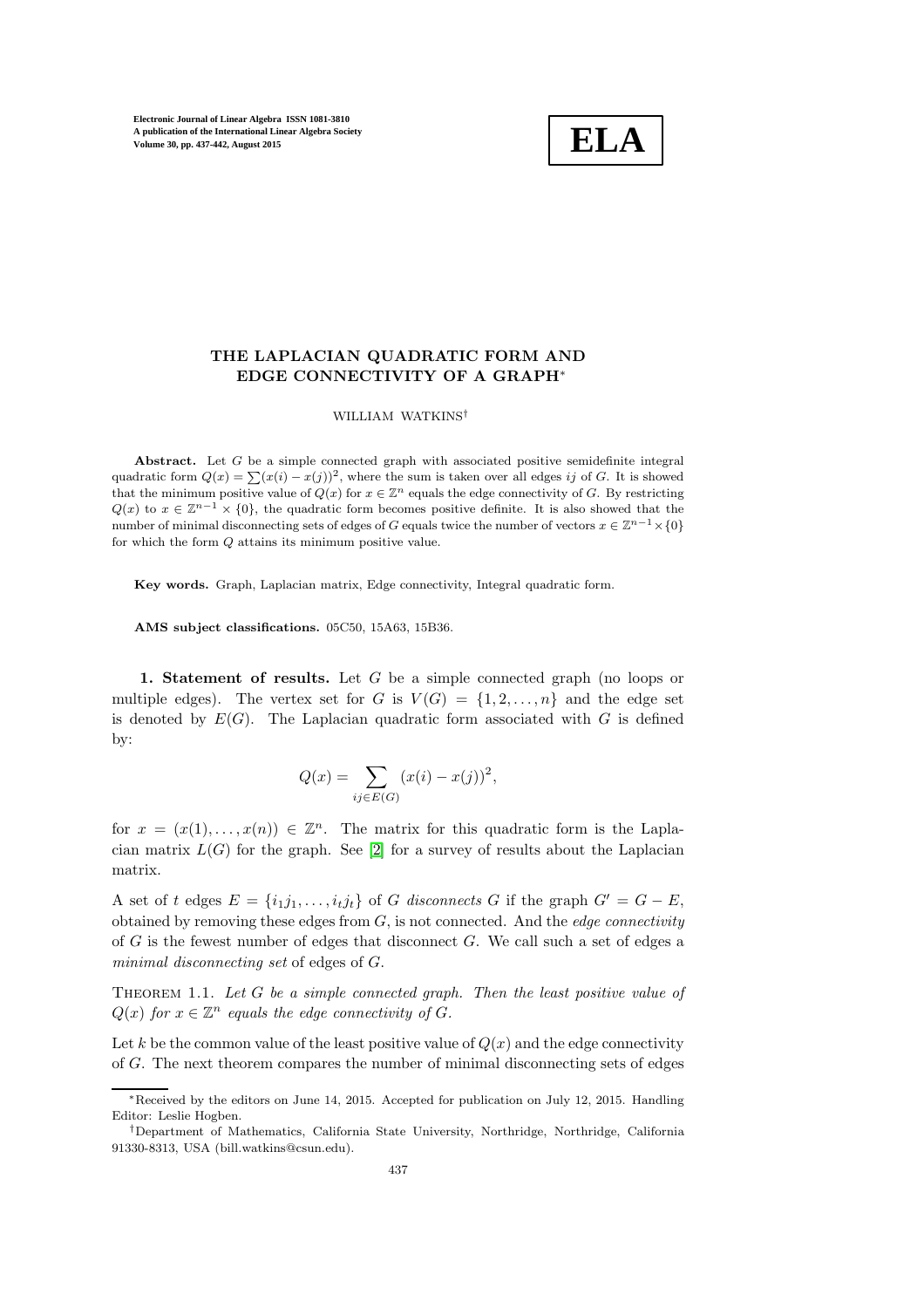

438 W. Watkins

<span id="page-1-0"></span>of G with the number of integral vectors  $x = (x(1), x(2), \ldots, x(n-1), 0)$  for which  $Q(x) = k.$ 

THEOREM 1.2. Let  $G$  be a simple connected graph and let  $k$  be the edge connectivity of G. Then the number of vectors  $x \in \mathbb{Z}^n$  with  $x(n) = 0$  such that  $Q(x) = k$  is twice the number of minimal disconnecting sets of edges of G.

The restriction of the vectors  $x \in \mathbb{Z}^n$  to those with  $x(n) = 0$  is necessary because  $Q(x)$  is not positive definite. Indeed its null space is spanned by the all-ones vector  $e = (1, 1, \ldots, 1)$  and so if  $Q(x) = k$  then  $Q(x + ze) = k$  for every integer z. Thus, there are infinitely many vectors y in  $\mathbb{Z}^n$  for which  $Q(y) = k$ . But the restriction of the quadratic form to

$$
\mathcal{Z} = \{x \in \mathbb{Z}^n : x(n) = 0\}
$$

is positive definite, which implies that there are only finitely many vectors  $y \in \mathcal{Z}$  such that  $Q(y) = k$ . Furthermore, the positive integers represented by Q over  $\mathbb{Z}^n$  are the same as those represented by Q over Z because  $Q(x) = Q(y)$  for  $y = x - x(n)e \in$ Z.

Before proceeding to the proofs, we insert a few remarks about the relationship between the quadratic form  $Q$  and its restriction to  $Z$ . If we view the restriction as a quadratic form over  $(x(1), x(2), \ldots, x(n-1)) \in \mathbb{Z}^{n-1}$ , then its matrix is the principal sub matrix of the Laplacian  $L(G)$  in rows and columns  $1, 2, \ldots, n-1$ . The famous matrix tree theorem of Kirchhoff [\[1,](#page-5-1) [2\]](#page-5-0) states that the determinant of every  $(n-1) \times (n-1)$  sub matrix of  $L(G)$  equals plus or minus the number of spanning trees of G. In addition, all of the  $(n-1) \times (n-1)$  principal sub matrices of  $L(G)$  are congruent to each other by a unimodular matrix [\[3,](#page-5-2) [4\]](#page-5-3). So there is nothing special about restricting Q to vectors with  $x(n) = 0$ . Indeed, if we restrict Q by taking  $x \in \mathbb{Z}^n$  with  $x(i) = 0$  for some other vertex i instead of  $x(n) = 0$ , all of the resulting quadratic forms are equivalent to each other.

We should also note that the Laplacian matrices  $L(G_1), L(G_2)$  are congruent by a unimodular matrix if and only if the graphs  $G_1, G_2$  are cycle isomorphic [\[3,](#page-5-2) [4\]](#page-5-3). Thus, every invariant for unimodular congruence is shared by all graphs in the same cycleisomorphism class.

**2. Proofs.** Let G be a simple connected graph,  $k$  be the edge connectivity of  $G$ , and  $m$  be the minimum positive integer represented by  $Q$ . The general outline for the proofs is to show that  $m = k$  and that if  $Q(x) = m$  for  $x \in \mathcal{Z}$  then all the coordinates of x are either in  $\{0, 1\}$  or all are in  $\{0, -1\}$ . Then we establish a bijection between the minimal disconnecting sets of edges of G and the vectors  $x \in \{0,1\}^{n-1} \times \{0\}$  with  $Q(x) = m$ . This will prove Theorem [1.2](#page-1-0) because if  $Q(x) = m$  for some  $x \in \mathcal{Z}$  then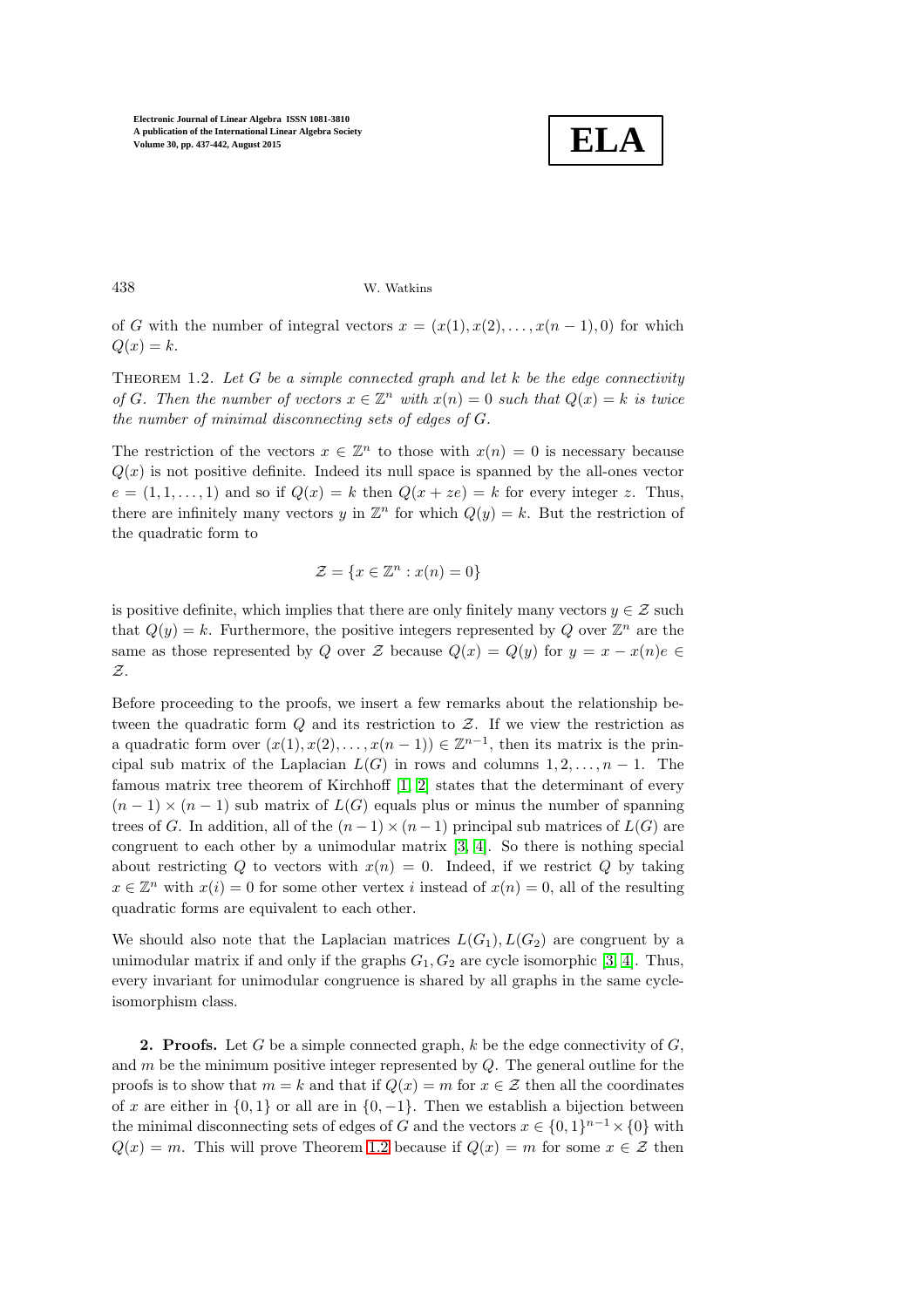

Laplacian Quadratic Form 439

 $Q(-x) = m$  as well. Thus, every pair of vectors  $\pm x$  with  $Q(x) = m$  corresponds to a minimal disconnecting set of edges of G.

<span id="page-2-0"></span>2.1. A lemma from graph theory. We need the following lemma about connected graphs:

LEMMA 2.1. Let G be a simple connected graph and  $E = \{i_1 j_1, \ldots, i_k j_k\}$  be a minimal disconnecting set of edges of G. Then the graph  $G' = G - E$  obtained by removing the edges in E has exactly two connected components.

*Proof.* Since  $E$  disconnects  $G$ ,  $G'$  has at least two components. Suppose it has more than two components. The vertices  $i_k, j_k$  are in just one or two of the components leaving a third component whose vertices do not include either  $i_k$  or  $j_k$ . It follows that this third component is still a component of the subgraph  $G'' =$  $G - \{i_1 j_1, \ldots, i_{k-1} j_{k-1}\}.$  Thus,  $\{i_1 j_1, \ldots, i_{k-1} j_{k-1}\}$  disconnects G, which contradicts the minimality of  $k$ .  $\Box$ 

**2.2.** Notation. We use the following notation: For a positive integer  $l$ , let

 $\mathcal{X}(l) = \{x \in \{0,1\}^{n-1} \times \{0\} : Q(x) = l\},\$  $\mathcal{E}(l) = \{E \subseteq E(G) : E \text{ disconnects } G \text{ and } |E| = l\}.$ 

Of course,  $\mathcal{X}(l)$  is empty if  $l < m$  and  $\mathcal{E}(l)$  is empty if  $l < k$ . Later we will show that  $\mathcal{X}(m)$  is not empty. That is, there is a  $(0, 1)$  vector x with  $Q(x) = m$ .

For each  $x \in \{0,1\}^{n-1} \times \{0\}$ , partition the vertices of G into two sets:

<span id="page-2-1"></span>
$$
V_0(x) = \{i \in \{1, 2, ..., n\} : x(i) = 0\},\
$$
  

$$
V_1(x) = \{i \in \{1, 2, ..., n\} : x(i) = 1\},\
$$

and the edges of  $G$  into three sets:

$$
E_0(x) = \{ij \in E(G) : x(i) = x(j) = 0\},
$$
  
\n
$$
E_1(x) = \{ij \in E(G) : x(i) = x(j) = 1\},
$$
  
\n
$$
E_{01}(x) = \{ij \in E(G) : x(i) = 0 \text{ and } x(j) = 1, \text{ or } x(i) = 1 \text{ and } x(j) = 0\}.
$$

One thing is already clear: If  $x \in \{0,1\}^{n-1} \times \{0\}$  then

(2.1) 
$$
|E_{01}(x)| = Q(x).
$$

Since  $E_0(x)$ ,  $E_1(x)$ ,  $E_{01}(x)$  partition the edges of G, the sum  $\sum (x(i) - x(j))^2$  over all edges ij of G equals the sum of three sums: Over edges in  $E_0(x)$ , edges in  $E_1(x)$ and edges in  $E_{01}(x)$ . The first and second sums are zero and the third sum equals  $|E_{01}(x)|.$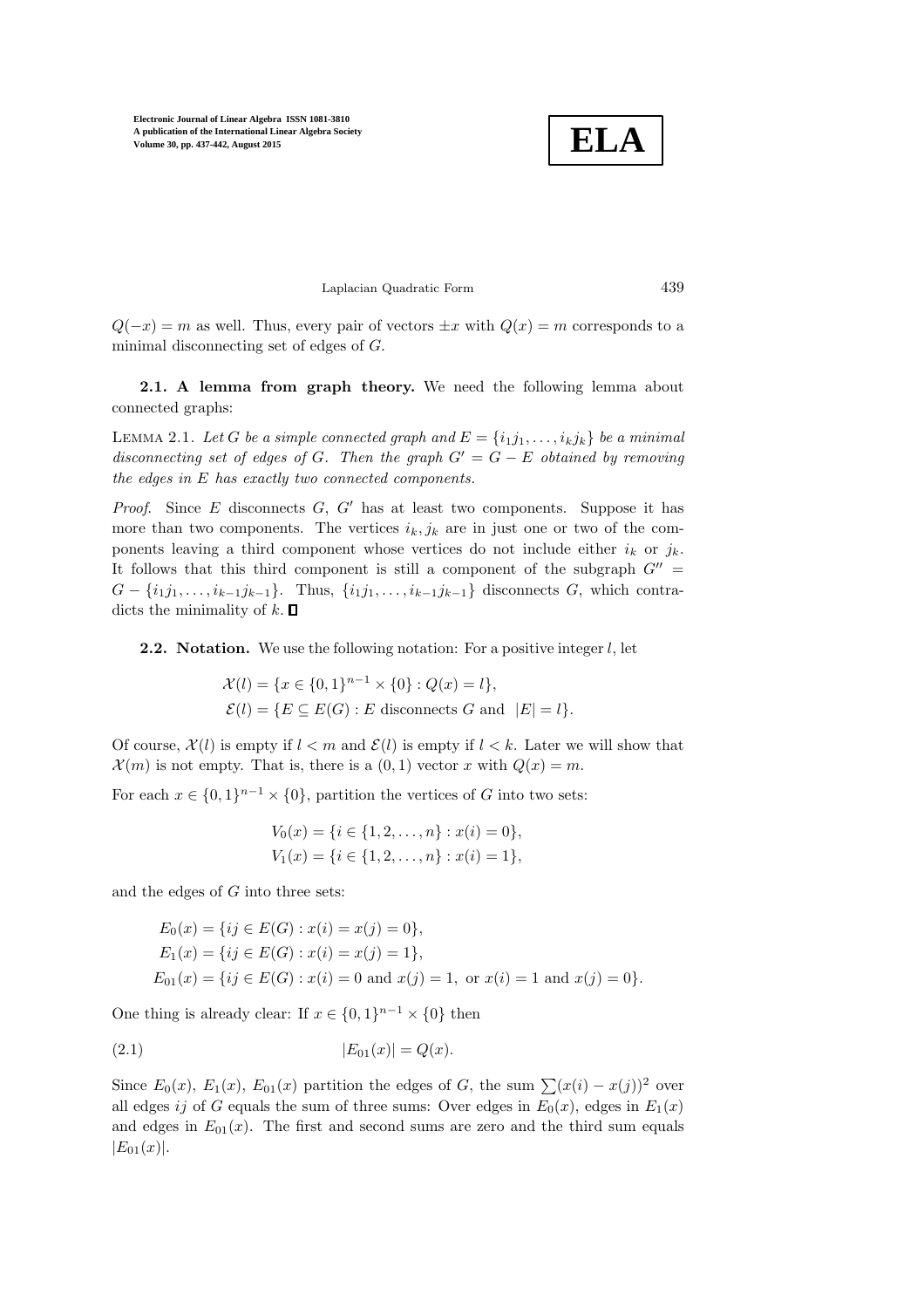

## 440 W. Watkins

**2.3. The map**  $\theta : \mathcal{E}(k) \to \mathcal{X}(k)$ . Let k be the edge connectivity of G and let  $E \in \mathcal{E}(k)$  be a minimal disconnecting set of edges of G. By Lemma [2.1,](#page-2-0) the subgraph  $G' = G - E$  has two connected components,  $H_0, H_1$ . To be definite we take  $H_0$  to be the component containing vertex *n*. Define  $x_E \in \{0,1\}^{n-1} \times \{0\}$  by

$$
x_E(i) = \begin{cases} 0, & \text{if } i \text{ is a vertex of } H_0, \\ 1, & \text{if } i \text{ is a vertex of } H_1. \end{cases}
$$

The edges of G are partitioned by the edges of  $H_0$ , the edges of  $H_1$ , and E. Thus,  $Q(x_E) = |E| = k$ . So,  $x_E \in \mathcal{X}(k)$  and the function  $E \to x_E$  maps  $\mathcal{E}(k)$  into  $\mathcal{X}(k)$ . It follows from the minimality of m that  $m \leq k$ .

<span id="page-3-0"></span>**2.4.**  $\mathcal{X}(m)$  is not empty. Again let m be the minimum positive integer represented by  $Q$ , say  $Q(x) = m$  for some  $x \in \mathcal{Z}$ . Define a zero-one vector y by  $y(i) = 0$ whenever  $x(i)$  is even and  $y(i) = 1$  whenever  $x(i)$  is odd. Since  $x(n) = 0$  is even,  $y(n) = 0$ . Now  $y \neq 0$  because if all the coordinates of x are even, then  $x/2 \in \mathcal{Z}$  and  $Q(x/2) = m/4$ , which contradicts the minimality of m. Clearly,  $Q(y) \leq Q(x) = m$ . Since  $y \neq 0$  and m is minimal we have  $Q(y) = m$ . That is  $y \in \mathcal{X}(m)$ , which shows that  $\mathcal{X}(m)$  is not empty.

**2.5.**  $m = k$ . Let y be any vector in  $\mathcal{X}(m)$ . Then  $E_{01}(y)$  is a disconnecting set of edges of G and (by Equation [\(2.1\)](#page-2-1))  $|E_{01}(y)| = Q(y) = m$ . From the minimality of k, we have  $k \leq m$ . Therefore,  $k = m$  and Theorem [1.1](#page-0-0) is proved.

From here on we use k to denote both the minimum positive value of  $Q(x)$  and the edge connectivity of G.

**2.6.**  $\theta : \mathcal{E}(k) \to \mathcal{X}(k), x \to x_E$  is one-to-one. Let E, F be disconnecting sets of edges in  $\mathcal{E}(k)$  with  $x_E = x_F$ . Then

$$
G - E = H_0 + H_1,
$$
  

$$
G - F = K_0 + K_1,
$$

where  $H_0, H_1$  are the components of  $G - E$ ,  $K_0, K_1$  are the components of  $G - F$ , and n is a vertex in  $H_0$  and  $K_0$ . Since  $x_E = x_F$  we have  $i \in V(H_0)$  if and only if  $i \in V(K_0)$ . Thus,  $V(H_0) = V(K_0)$ . The edges of  $H_0$  are just the edges ij of G with  $i, j \in V(H_0)$ . It follows that  $E(H_0) = E(K_0)$ . Similarly  $E(H_1) = E(K_1)$ . The edges of G are partitioned in two ways

$$
E(G) = E(H_0) \oplus E(H_1) \oplus E,
$$
  

$$
E(G) = E(K_0) \oplus E(K_1) \oplus F.
$$

Thus,  $E = F$ .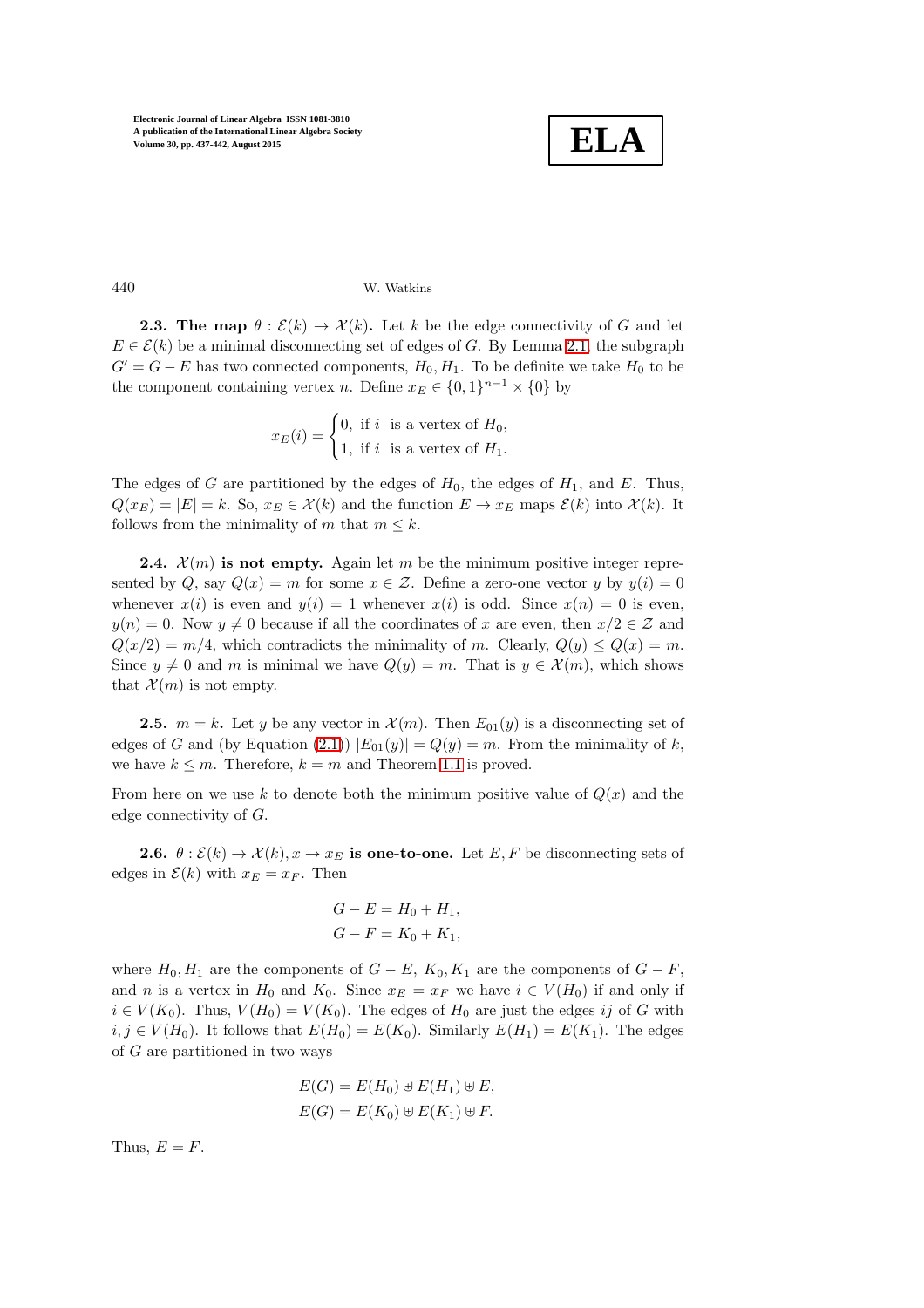**ELA**

### Laplacian Quadratic Form 441

**2.7.**  $\theta : \mathcal{E}(k) \to \mathcal{X}(k), x \to x_E$  is onto. Let  $x \in \mathcal{X}(k)$ . We must show that there exists  $E \in \mathcal{E}(k)$  such that  $x = x_E$ . The obvious, and correct, candidate is  $E = E_{01}(x)$ .

Let  $H_i(x)$  be the subgraph of G with vertices  $V_i(x)$  and edges  $E_i(x)$  for  $i = 1, 2$ . Clearly,  $H_0(x)$ ,  $H_1(x)$  are the components of  $G' = G - E$ . So  $x_E(i) = 0$  if and only if i is a vertex of  $H_0(x)$ . Also  $x(i) = 0$  if and only if  $i \in V_0(x) = V(H_0)$ . So  $x_E = x$ and  $\theta$  maps  $\mathcal{E}(k)$  onto  $\mathcal{X}(k)$ .

We have proved that  $|\mathcal{E}(k)| = |\mathcal{X}(k)|$ .

**2.8.** If  $x \in \mathcal{Z}$  and  $Q(x) = k$  then  $x \in \mathcal{X}(k)$  or  $-x \in \mathcal{X}(k)$ . In this section, we show that the only vectors  $x \in \mathcal{Z}$  for which Q achieves the minimum positive value k are those all of whose coordinates are in  $\{0, 1\}$  or all are in  $\{0, -1\}$ .

Suppose  $x \in \mathcal{Z}$  and  $Q(x) = k$ . Define a vector  $y \in \{0, 1\}^{n-1} \times \{0\}$  by

$$
y(i) = \begin{cases} 0 & x(i) \text{ is even,} \\ 1 & x(i) \text{ is odd.} \end{cases}
$$

Arguing as in Section [2.4,](#page-3-0) we get  $y \neq 0$ . Now partition the edges of G into three sets,  $E_0(y)$ ,  $E_1(y)$ , and  $E_{01}(y)$ . It is clear that  $(y(i) - y(j))^2 \leq (x(i) - x(j))^2$ , for all *i*, *j*. Therefore, we have the following inequalities for the sums:

$$
0 = \sum_{ij \in E_0(y)} (y(i) - y(j))^2 \le \sum_{ij \in E_0(y)} (x(i) - x(j))^2
$$
  
\n
$$
0 = \sum_{ij \in E_1(y)} (y(i) - y(j))^2 \le \sum_{ij \in E_1(y)} (x(i) - x(j))^2
$$
  
\n
$$
k = \sum_{ij \in E_0(y)} (y(i) - y(j))^2 \le \sum_{ij \in E_0(y)} (x(i) - x(j))^2.
$$

But  $Q(x)$ , which is the sum of the three sums above on the right, equals k. Therefore,  $Q(y) = k$  and  $y \in \mathcal{X}(k)$ . In addition, we have equality for each of the three inequalities. This shows that  $x(i) = x(j)$  for all  $ij \in E_0(y)$ ,  $x(i) = x(j)$  for all  $ij \in E_1(y)$ , and  $|x(i) - x(j)| = 1$  for all  $ij \in E_{01}(y)$ .

We now show that there is an integer a such that  $x(i) = a$  for all  $i \in V_0(y)$  and an integer b such that  $x(i) = b$  for all  $i \in V_1(y)$ . The set of edges  $E_{01}(y)$  disconnects G and it is a minimal disconnecting set  $(|E_{01}(y)| = k)$ . Lemma [2.1](#page-2-0) applies so  $G' =$  $G - E_{01}(y) = H_0 + H_1$  where  $H_0, H_1$  are the connected components of G' and n is a vertex of  $H_0$ . It is clear that  $V(H_i) = V_i(y)$  and  $E(H_i) = E_i(y)$  for  $i = 1, 2$ .

Because  $H_0$  is connected, there is a path joining any two vertices in  $H_0$ . But  $x(i)$  =  $x(j)$  for any edge ij in  $E_0(y) = E(H_0)$ . It follows that there is an integer a such that  $x(i) = a$  for all  $i \in V(H_0) = V_0(y)$ . Likewise there is an integer b such that  $x(i) = b$